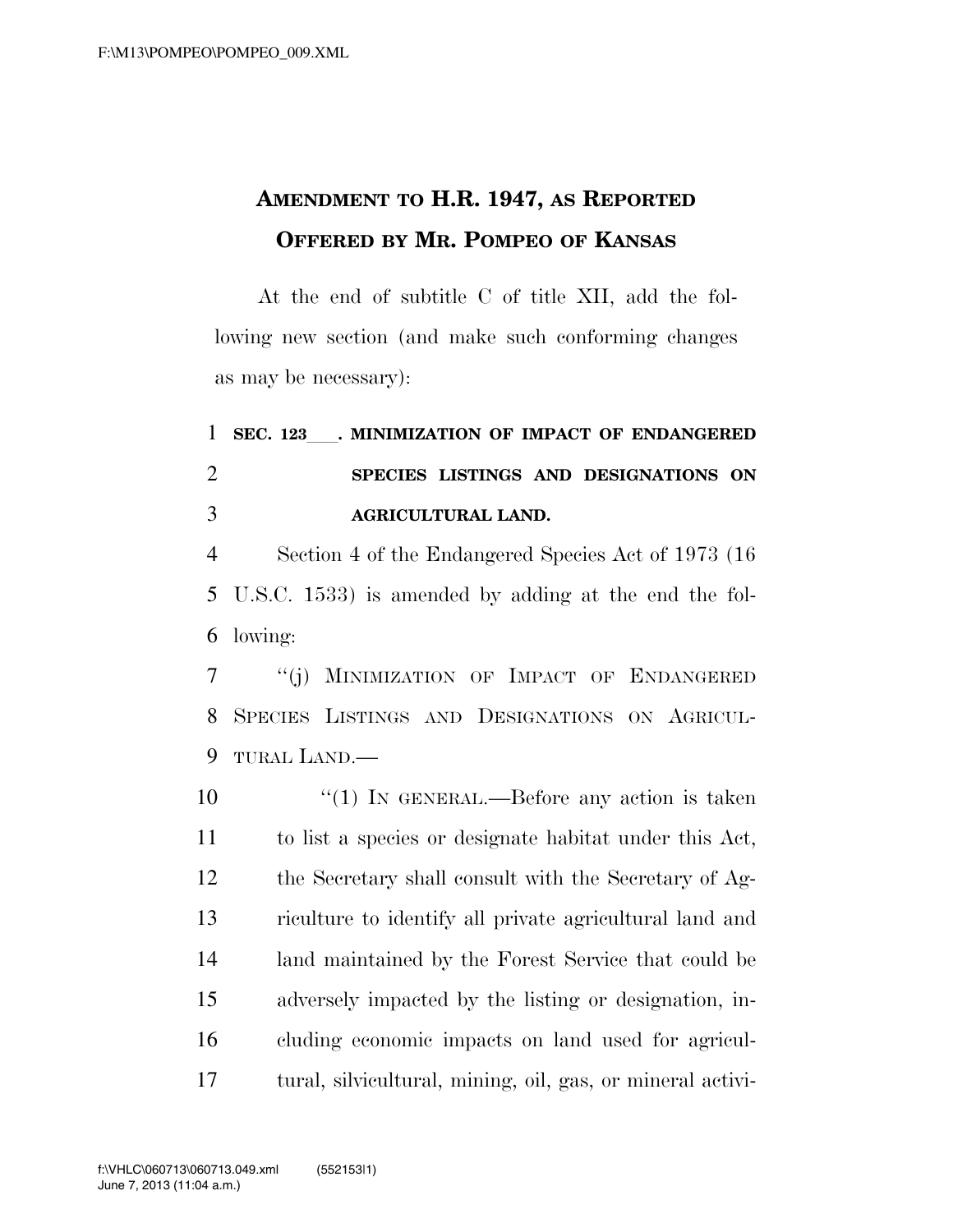ties and related impacts on contractual and property rights.

3 "(2) IMPACT DETERMINATION.—Before any ac- tion is taken to list a species or designate habitat under this Act, the Secretary of Agriculture shall—  $\mathfrak{g}$   $\mathfrak{g}$  (A) confirm that there will be no adverse economic impact described in paragraph (1); or 8 ''(B) if the Secretary determines that there could be an adverse economic impact described in paragraph (1), conduct an economic analysis of the impact. 12 "(3) INFORMATION.—If the Secretary of Agri- culture determines under paragraph (2) that there could be an adverse economic impact on land from

 the listing of a species or designation of habitat, the Secretary of the Interior shall provide to the Sec- retary of Agriculture and make public all documents and information of the Secretary of the Interior re- lating to the listing or designation, including all communications between the individual or entity re-questing the listing and the Secretary.

22 "(4) ECONOMIC ANALYSES.—In conducting eco- nomic analyses on the impact of the listing of spe-cies, or designation of land, described in paragraph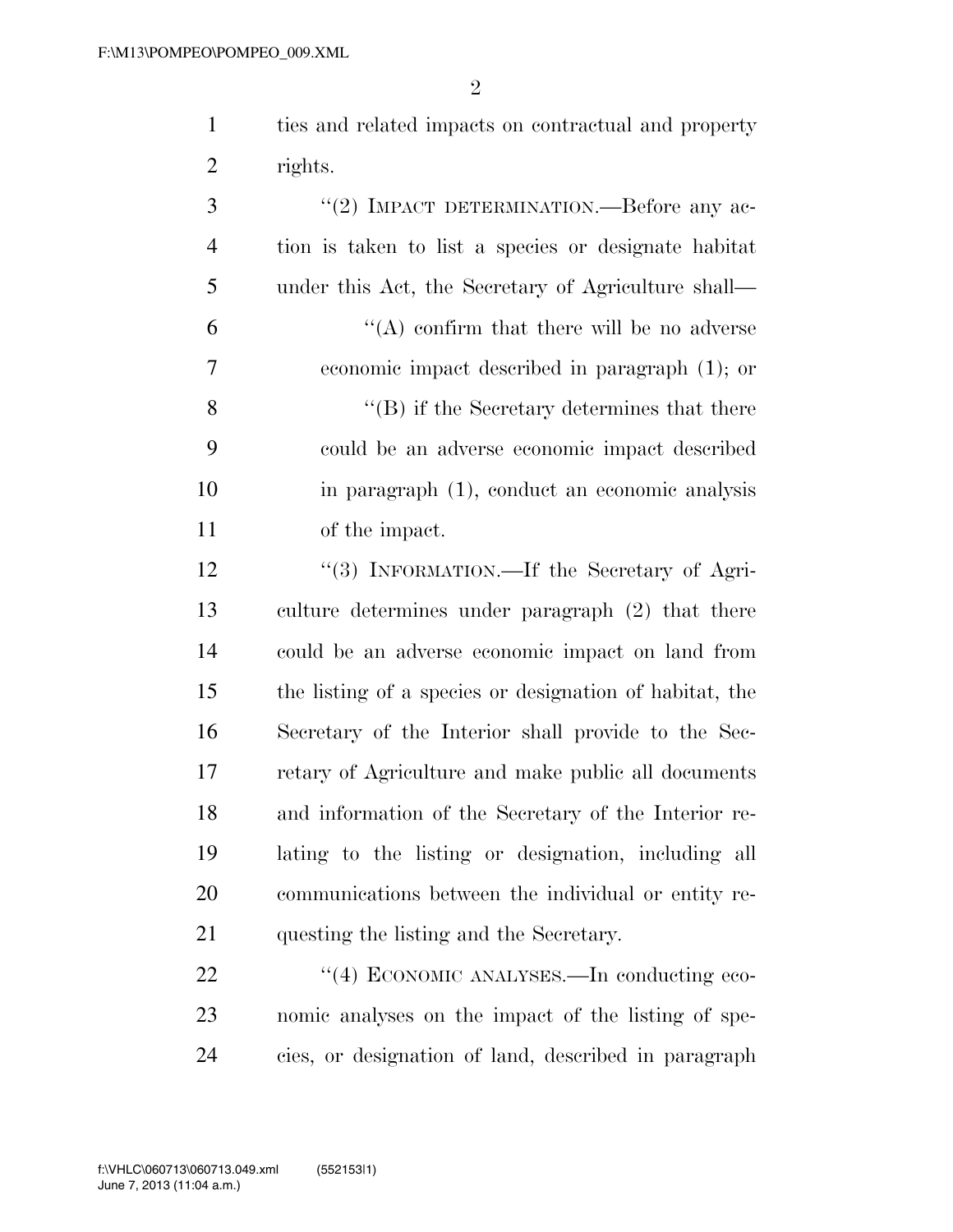| $\mathbf{1}$   | (1), the Secretary of Agriculture, in consultation                |
|----------------|-------------------------------------------------------------------|
| $\overline{2}$ | with the Secretary of the Interior, shall—                        |
| 3              | $\lq\lq$ conduct, and make available to the                       |
| $\overline{4}$ | Secretary of the Interior and the public, sepa-                   |
| 5              | rate economic analyses for-                                       |
| 6              | "(i) private agricultural land; and                               |
| 7              | "(ii) land maintained by the Forest                               |
| 8              | Service;                                                          |
| 9              | "(B) give landowners an opportunity for                           |
| 10             | comment on the proposed listing or designa-                       |
| 11             | tion-                                                             |
| 12             | "(i) to obtain the input of the land-                             |
| 13             | owners; and                                                       |
| 14             | "(ii) to provide landowners the same                              |
| 15             | opportunity to comment as other affected                          |
| 16             | parties;                                                          |
| 17             | $\lq\lq$ <sup>*</sup> (C) list the species under this Act only if |
| 18             | the purposes of this Act described in section                     |
| 19             | $2(b)$ promoted by the listing or designation out-                |
| 20             | weigh the adverse impact of the listing or des-                   |
| 21             | ignation, including the adverse impact described                  |
| 22             | in comments of landowners and other affected                      |
| 23             | parties;                                                          |
| 24             | $\lq\lq$ (D) use sound and proven economic anal-                  |
| 25             | ysis tools in conducting the analyses, listing                    |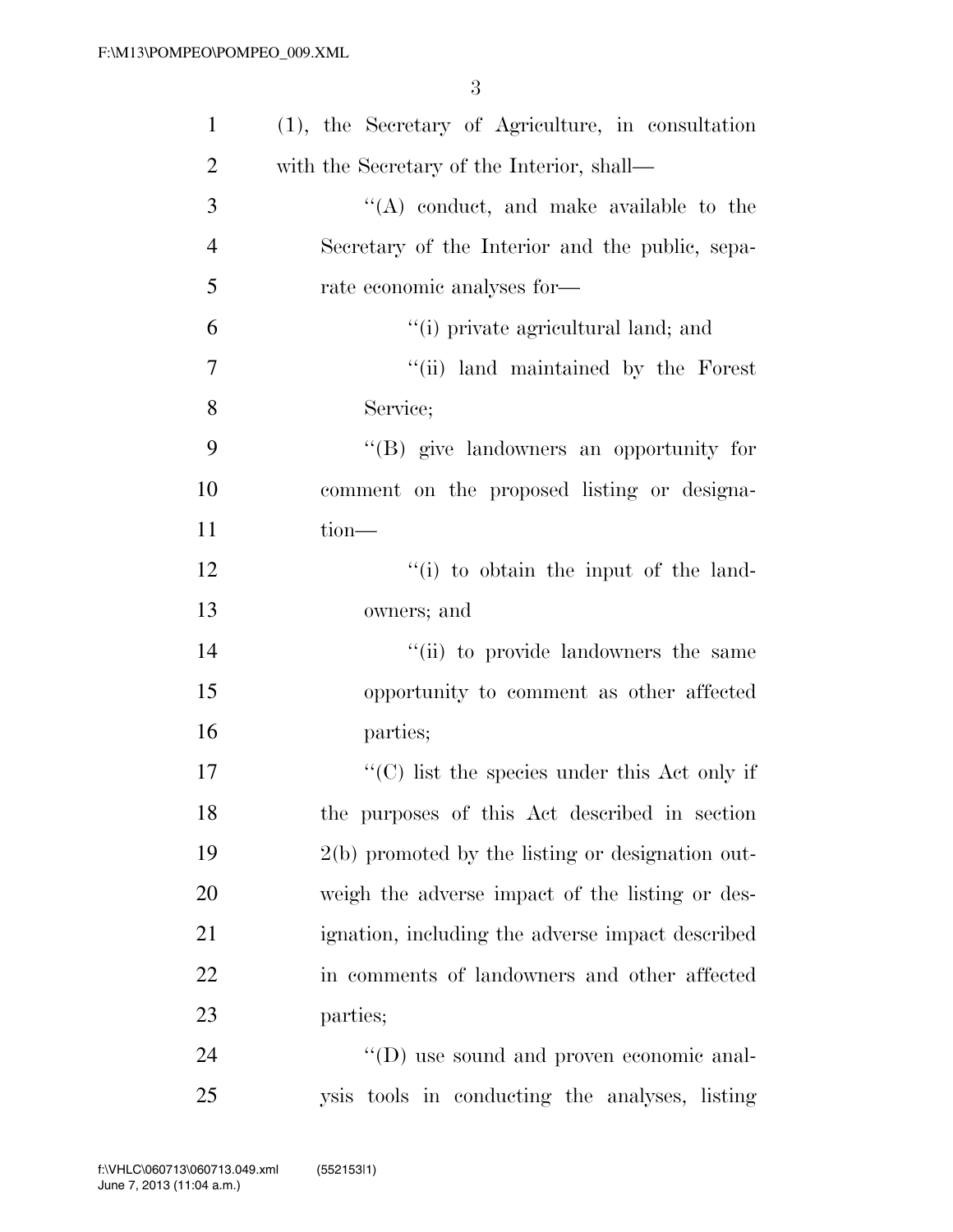| $\mathbf{1}$   | species, and designating habitat under this Act;      |
|----------------|-------------------------------------------------------|
| $\overline{2}$ | and                                                   |
| 3              | $\lq\lq$ (E) make available on a public website—      |
| $\overline{4}$ | "(i) a description of the total eco-                  |
| $\mathfrak{S}$ | nomic impact on agricultural land from all            |
| 6              | actual and potential listings and designa-            |
| $\tau$         | tions under this Act; and                             |
| 8              | $\lq$ (ii) a map of all locations in the              |
| 9              | United States that are proposed for critical          |
| 10             | habitat designations.                                 |
| 11             | "(5) ACTUAL NOTICE.—In listing species or             |
| 12             | designating habitat under this Act, the Secretary of  |
| 13             | the Interior shall, to the maximum extent prac-       |
| 14             | ticable, provide actual notice to affected landowners |
| 15             | and other parties.                                    |
| 16             | " $(6)$ APPEALS.—Before a species is listed or        |
| 17             | habitat is designated under this Act, the Secretary   |
| 18             | of Agriculture shall make available to affected land- |
| 19             | owners and other parties a description of all options |
| 20             | that are available to appeal or obtain compensation   |
| 21             | from the listing or designation (including adminis-   |
| 22             | trative and judicial options) against the Federal     |
| 23             | Government.                                           |
| 24             | "(7) REDUCTION OF WATER ALLOCATIONS OR                |
| 25             | OTHER RESOURCES.—Before reducing any Federal          |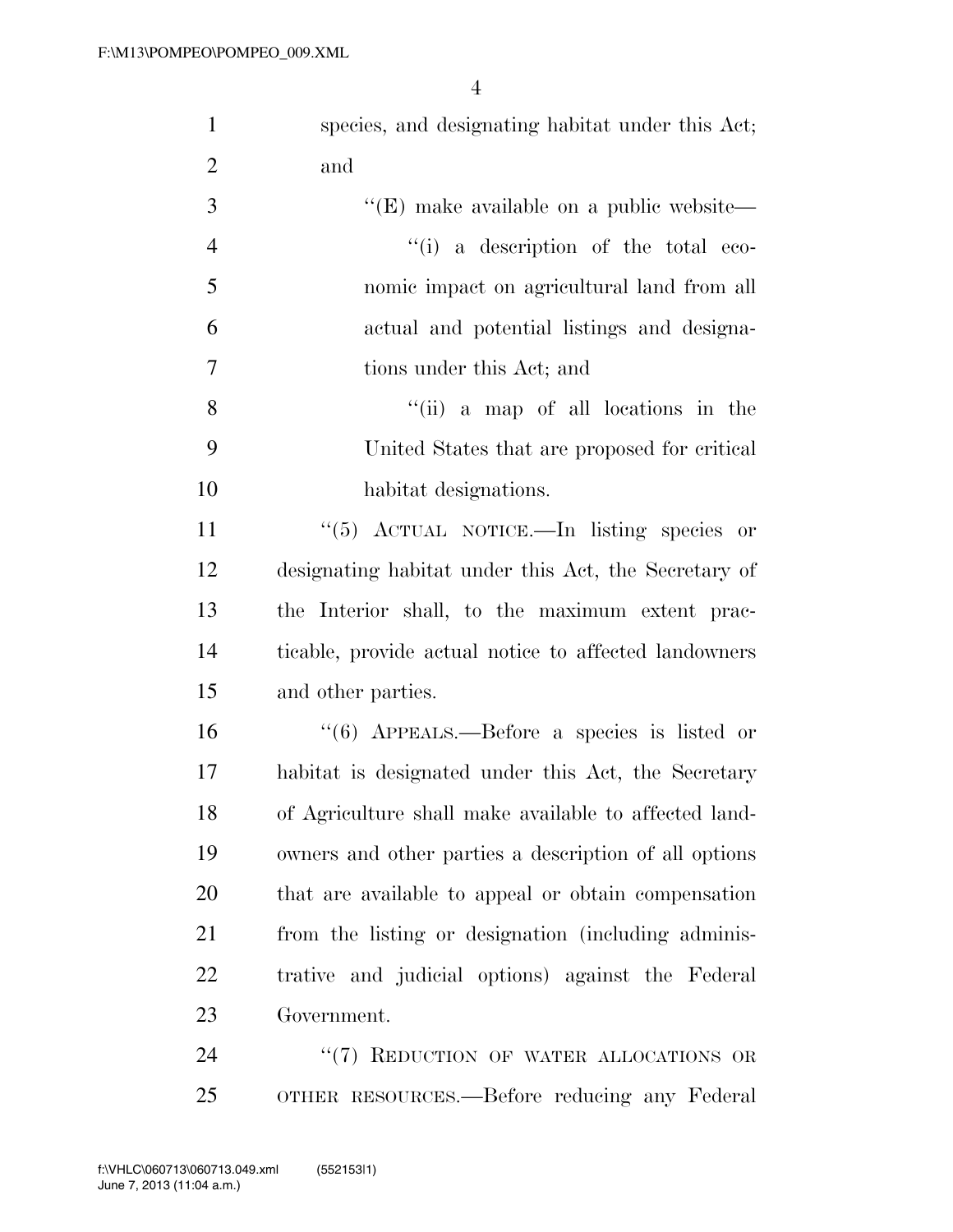water allocation or restricting any resource for agri- cultural production in a State as the result of an ac- tion under this Act, the Secretary of the Interior shall seek approval for the action from the Secretary of Agriculture and the Governor of the State.

## 6 "(8) TRESPASSING ON PRIVATE PROPERTY.—

7 "(A) EMPLOYEES OR AGENTS OF DEPART-8 MENT OF THE INTERIOR.—If an officer, em- ployee, or agent of the Department of the Inte- rior enters private land without the consent of the landowner to carry out this Act, the Sec- retary shall be liable to the landowner for the cost of any damages (including legal fees and the cost of any adverse impact of a listing or designation described in paragraph (1) on the landowner) resulting from the trespass.

17 "(B) PRIVATE INDIVIDUALS OR ORGANIZA- TIONS.—If a private individual or representa- tive of an organization enters private land with- out the consent of the landowner to promote 21 the purposes of this Act, the individual or orga- nization, respectively, shall be liable to the land- owner for the cost of any damages (including legal fees and the cost of any adverse impact of a listing or designation described in paragraph